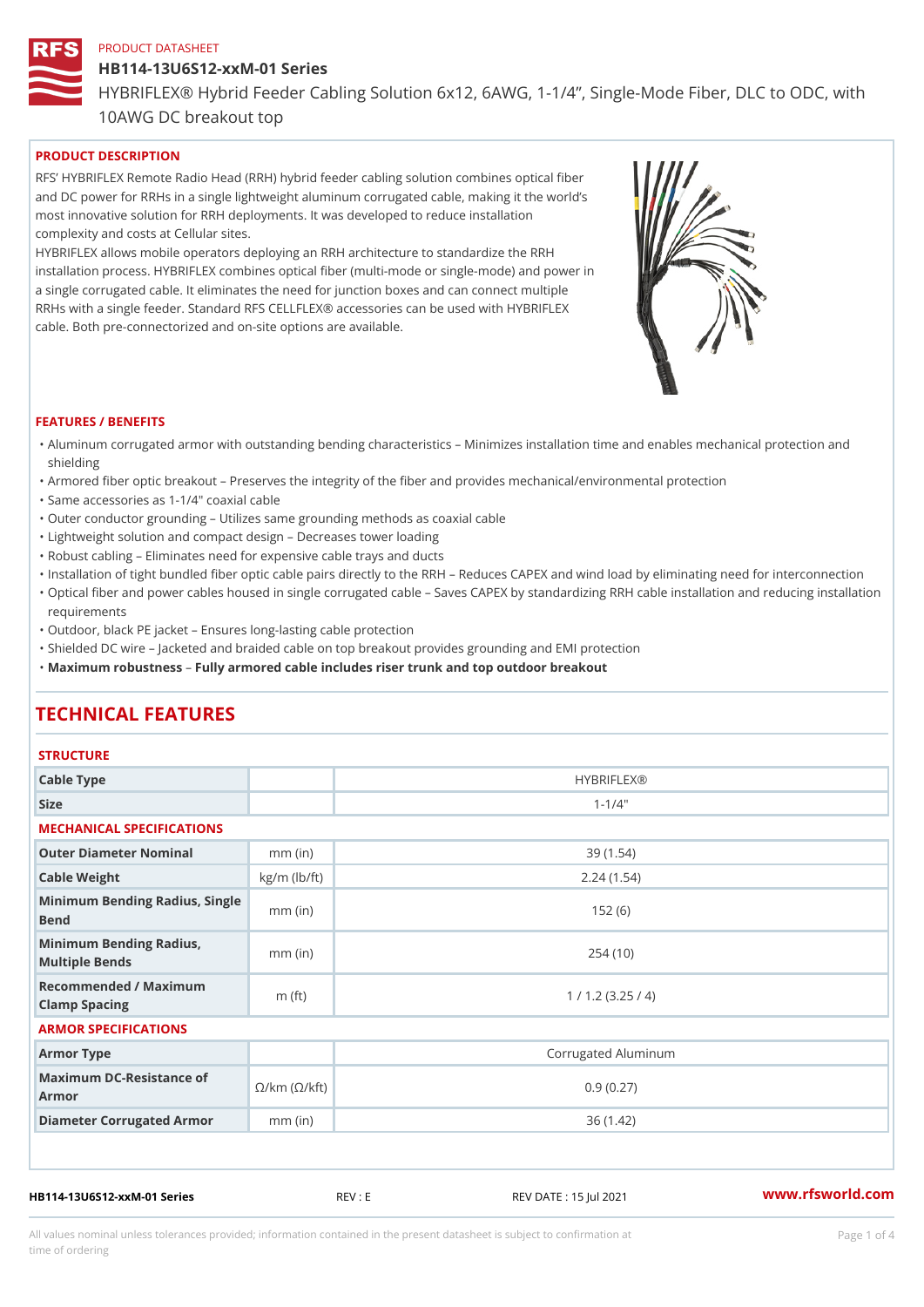HB114-13U6S12-xxM-01 Series

HYBRIFLEX® Hybrid Feeder Cabling Solution 6x12, 6AWG, 1-1/4, Sing 10AWG DC breakout top

| CABLE JACKET                                                                                                                    |                               |                                                          |  |  |
|---------------------------------------------------------------------------------------------------------------------------------|-------------------------------|----------------------------------------------------------|--|--|
| UV-Protection Individual and                                                                                                    |                               | Yes                                                      |  |  |
| External Jacket                                                                                                                 |                               |                                                          |  |  |
| DC POWER CABLE SPECIFICATIONS                                                                                                   |                               |                                                          |  |  |
| Number of DC Pairs                                                                                                              |                               | 6                                                        |  |  |
| Maximum DC-Resistance $\bigotimes_{k=m}^{\infty}$ ( $\bigotimes_{k=m}^{\infty}$ /km ( $\bigotimes_{k=1}^{\infty}$ )<br>$C$ able |                               | 1.4(0.42)                                                |  |  |
| Cross Section of Power Cnamb Pe (A W G)                                                                                         |                               | 13.3(6)                                                  |  |  |
| DC Wire Jacket Material                                                                                                         |                               | PVC/Nylon                                                |  |  |
| DC Cable Single Bending Rmamdi(uish                                                                                             |                               | 137(5.4)                                                 |  |  |
| DC Cable Diameter                                                                                                               | $mm$ (in)                     | 6.45(0.254)                                              |  |  |
| DC Standards (Meets or Exceeds)                                                                                                 |                               | For use in UL 1569, PVC Nylon, RoHS/REACH Compli         |  |  |
| Break-out Length (Top)                                                                                                          | $mm$ (in)                     | 4000 (157)                                               |  |  |
| Break-out Length (Bottcm)mm (in)                                                                                                |                               | 355(14)                                                  |  |  |
| DC Cable Sealing Method                                                                                                         |                               | Semi-rigid flame-retardant polyolefin, with hot melt adl |  |  |
| <b>F/O CABLE SPECIFICATIONS</b>                                                                                                 |                               |                                                          |  |  |
| F/O Cable Type                                                                                                                  |                               | G657-A1 Single Mode, Bend Tolerant                       |  |  |
| Number of F/O Pairs                                                                                                             |                               | 12                                                       |  |  |
| Core/Clad                                                                                                                       | $\mu$ m                       | 9/125                                                    |  |  |
| Secondary Protection Nomimal(in)                                                                                                |                               | 900 (0.035)                                              |  |  |
| Single Bending Radius                                                                                                           | $mm$ (in)                     | 157(6.2)                                                 |  |  |
| Cable Diameter                                                                                                                  |                               | 5.512(0.217)                                             |  |  |
| F/O Standards (Meets or<br>Exceeds)                                                                                             |                               | UL Listed Type OFNR (UL1666), RoHS Compliant             |  |  |
| Optical Loss                                                                                                                    | dB/Km                         | $0.5 \t@ 1310 nm$<br>$0.5 \ @ \ 1550 \ nm$               |  |  |
| Fiber Termination End                                                                                                           |                               | ODC plug                                                 |  |  |
| Fiber Termination End 2                                                                                                         |                               | DLC connector                                            |  |  |
| FO Break-out Length (Top)mm (in)                                                                                                |                               | 914(36)                                                  |  |  |
| FO Break-out Length (Bottmm) (in)                                                                                               |                               | 1670 (65.7)                                              |  |  |
| Cable Sealing Method                                                                                                            |                               | Semi-rigid flame-retardant polyolefin, with hot melt adl |  |  |
| TESTING AND ENVIRONMENTAL                                                                                                       |                               |                                                          |  |  |
| Storage Temperature                                                                                                             | $^{\circ}$ C ( $^{\circ}$ F   | $-40$ to $70$ ( $-40$ to $158$ )                         |  |  |
| Operation Temperature                                                                                                           | $^{\circ}$ C ( $^{\circ}$ F   | $-40$ to 65 ( $-40$ to 149)                              |  |  |
| Installation Temperature                                                                                                        | $^{\circ}$ C ( $^{\circ}$ F   | $-20$ to 65 ( $-4$ to 149)                               |  |  |
| ASSEMBLY LOSS                                                                                                                   |                               |                                                          |  |  |
| Optical Insertion Loss, Rikes earnor<br>Jumper Tested IndividuallyJumper                                                        |                               | 0.4 dB typical @1310/1550nm                              |  |  |
| SYSTEM LOSS                                                                                                                     |                               |                                                          |  |  |
| Optical Insertion Loss, RTisterl, a Etch d to                                                                                   | Jumper Connected in SeriesEnd | 0.7dB typical / 1.25dB max @1310/1550nm                  |  |  |

HB114-13U6S12-xxM-01 Series REV : E REV DATE : 15 Jul 2021 WWW.rfsworld.com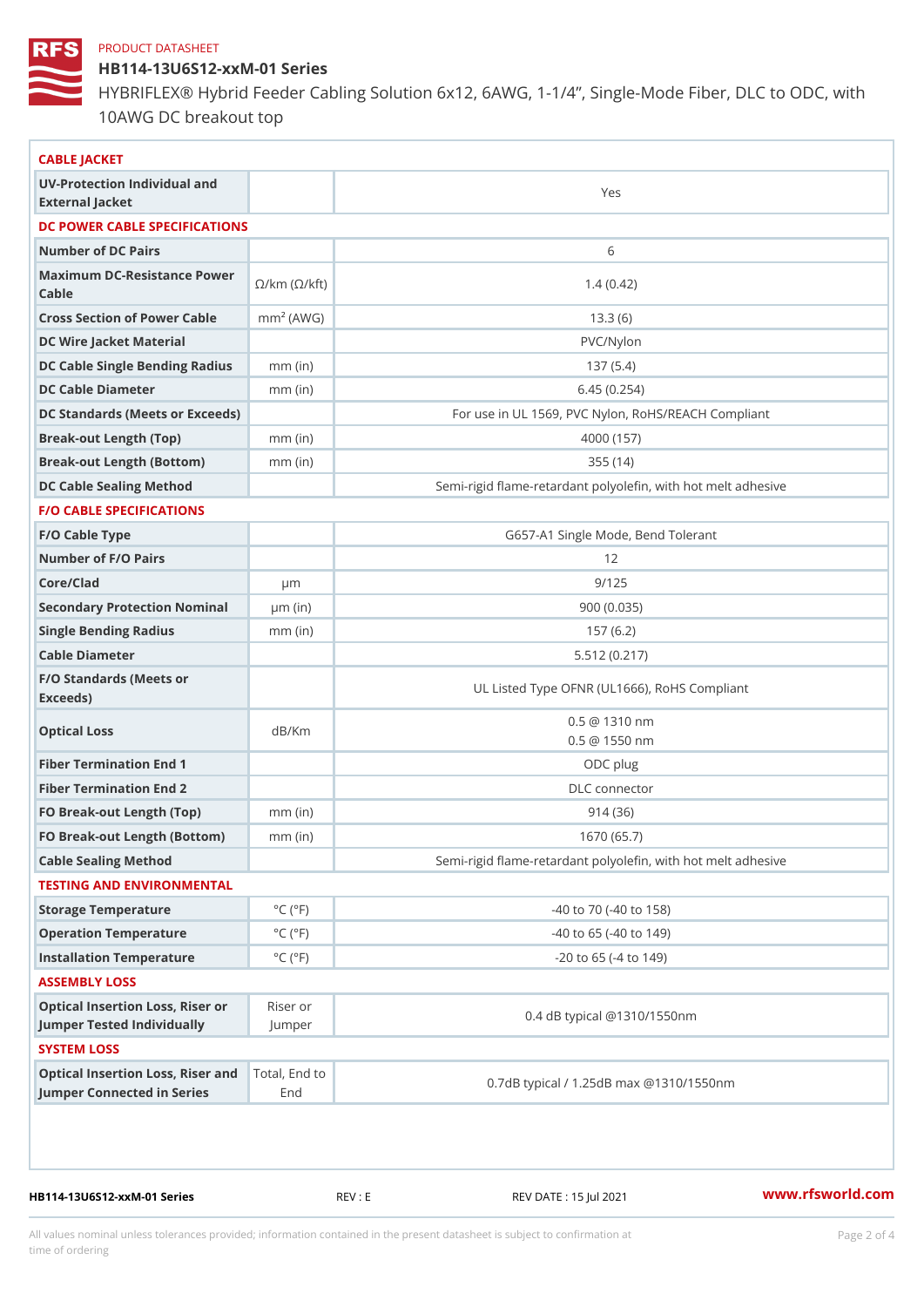HB114-13U6S12-xxM-01 Series HYBRIFLEX® Hybrid Feeder Cabling Solution 6x12, 6AWG, 1-1/4, Sing 10AWG DC breakout top

## EXTERNAL DOCUMENT LINKS

Installation Guildelwinessad On-line Factory Te[s](https://www.rfsworld.com/pictures/userfiles/programs/AAST Latest Version.zip)teResults:

# NOTES

Nominal length equals length of trunk not includ breakouts; breakout lengths add additionally to length tip to tip

Top Breakout - DC Power Cable Specifications:

"No of DC pairs 6; Specifications per 1 pair:

"Maximum DC-Resistance Power Cable !&/km (!&/ "Cross Section of Power Cable mm2 (AWG) 5.3

"Overall Cable Diameter mm (in) 11.5 (0.453),

"DC Cable Jacket Material PVC,

"EMI Shield Tinned Copper Braid

HB114-13U6S12-xxM-01 Series REV : E REV DATE : 15 Jul 2021 [www.](https://www.rfsworld.com)rfsworld.com

All values nominal unless tolerances provided; information contained in the present datasheet is subject to Pcapgeling that i time of ordering

#### ADDITIONAL ASSEMBLY LENGTHS

| Length $(in)$ | Model Number                                     |
|---------------|--------------------------------------------------|
| 10            | HB114-13U6S12-10M-01                             |
| 20            | HB114-13U6S12-20M-01                             |
| 30            | HB114-13U6S12-30M-01                             |
| 40            | nd bottHoBh114-13U6S12-40M-01                    |
| 50            | assem hy   p 1 1 4 - 1 3 U 6 S 1 2 - 5 0 M - 0 1 |
| 60            | HB114-13U6S12-60M-01                             |
| 70            | HB114-13U6S12-70M-01                             |
| 80            | $04$ ),<br>HB114-13U6S12-80M-01                  |
| $10$ ),       |                                                  |